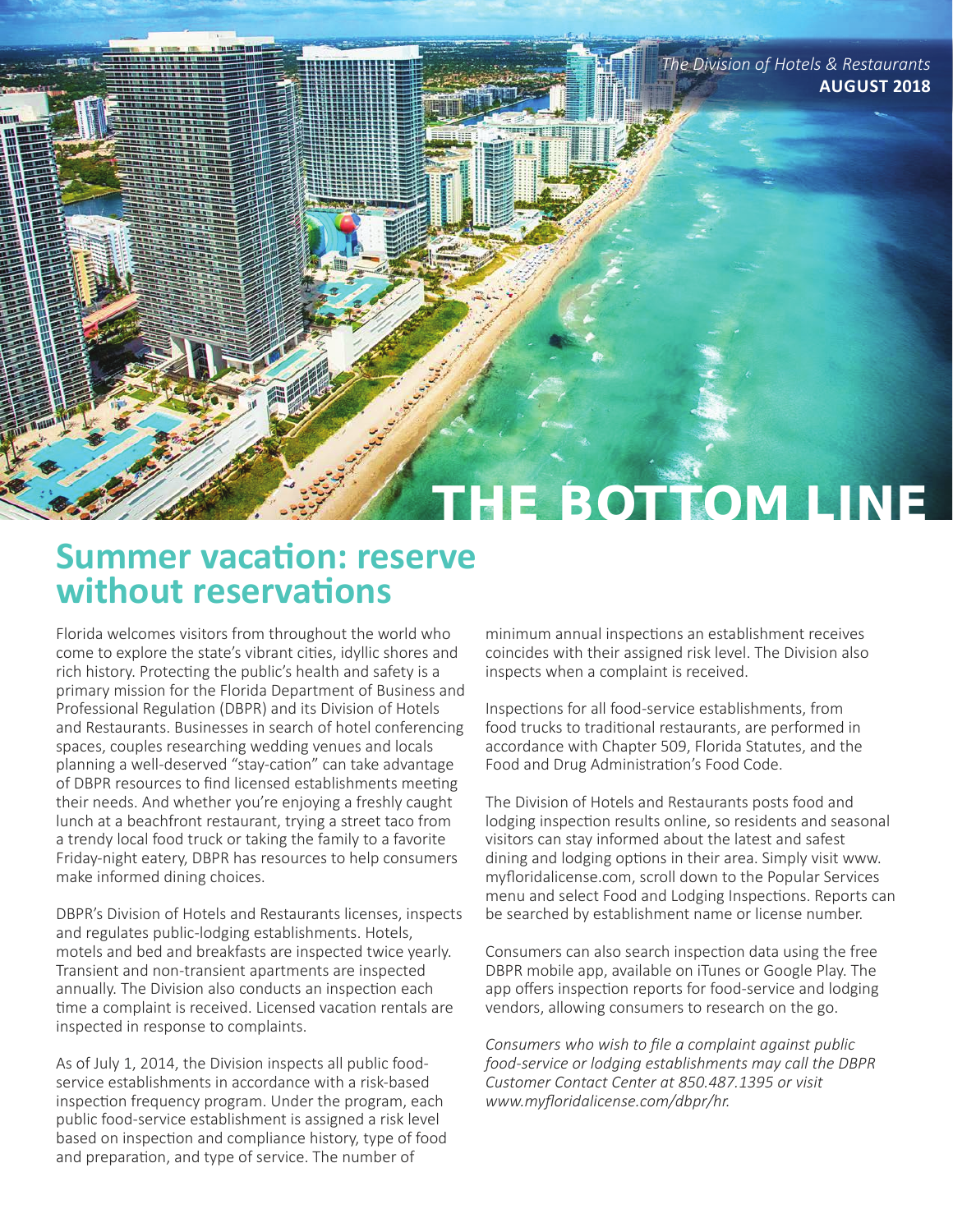# **Emerging issues and trends: truth in menu**

Consumers are embracing the concept of eating foods marketed as local, organic or farm to table. Recently published studies have highlighted how misrepresenting food, or describing it in a way that misleads or misinforms consumers, can be financial fraud and a public-health risk.

Florida law prohibits food misrepresentation. This includes false or misleading descriptions of food or food products; serving or selling food or food products under the names of other foods or food products; misleading or misinforming consumers about food; and misrepresenting the appearance, color or quality of a food. Instances of these prohibited activities have risen with increased consumer demand for local, organic and farm-to-table food.

Menus or other bills of fare promoting or advertising items for sale must be accurate and truthful. Consumers should pay particular attention to food descriptions on menus, blackboards or specials flyers, including specific ingredients and where they were obtained. Some items may be available only on a seasonal basis or from a particular source. Establishments should inform customers if an item is



unavailable and what item, if any, has been substituted.

*Consumers who wish to file a complaint against public food-service establishments that misrepresent, misbrand or falsely present food or food products may call the DBPR Customer Contact Center at 850.487.1395 or visit http:// www.myfloridalicense.com/ dbpr.*



## **Lodging inspectors check for bed bugs**

As part of routine inspections and those resulting from complaints, inspectors from the Division of Hotels and Restaurants look for signs of bed bugs in Florida's hotels, motels and vacation rentals. If bed-bug activity or evidence is observed, the inspector cites the specific room(s) involved. A 14-day warning is issued and the room(s) are prohibited from being rented until a callback inspection has been conducted and the room(s) are found to be free of all evidence of bedbug activity.

Per Chapter 509.221(7), Florida Statutes, the operator of any licensed lodging establishment must take effective measures to protect the establishment against vermin entering and breeding on the premises. Any infested room must be disinfected, fumigated or renovated until the vermin are exterminated.

Consumers who find bed bugs or their evidence should contact the hotel manager immediately. They should also file a complaint, including as many details as possible, with the Division of Hotels and Restaurants. Consumers may file a complaint on DBPR's website or call DBPR at 850.487.1395. The Division performs an inspection in response to every complaint received.